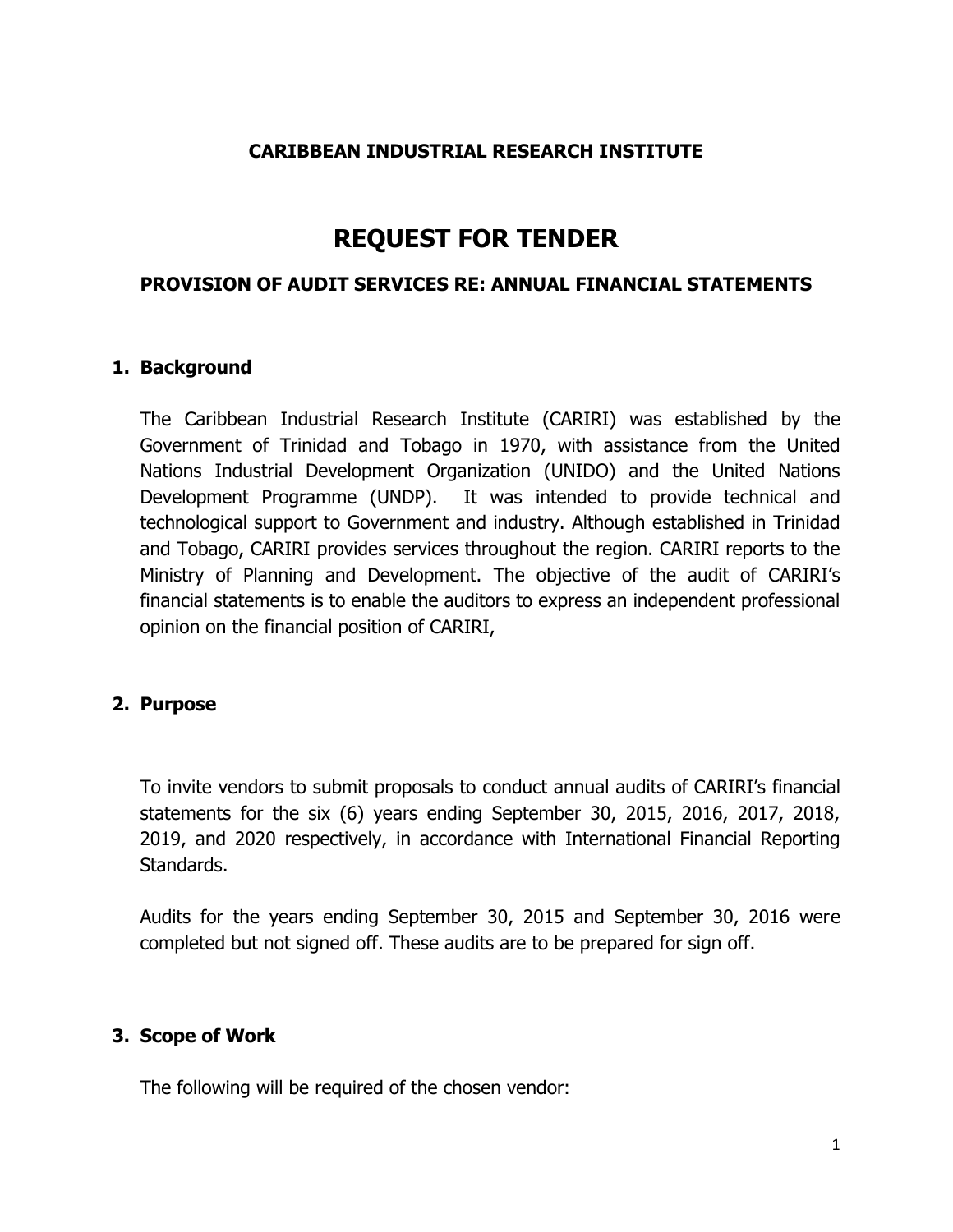- a. Conduct entry and exit meeting with the Management of the Institute or its delegate(s)
- b. An audit plan
- c. Annual Financial Statement Audit audit the financial statements of CARIRI as at 30<sup>th</sup> September of each of the years 2015, 2016, 2017, 2018, 2019 and 2020 in accordance with the relevant International Financial Reporting Standards.
- d. **Report** Upon completion of each annual audit, starting with 2015, provide CARIRI with a report on the work referred to above. The audit should be in the form prescribed by International Standards on Auditing. Its contents should reflect the requirements of those standards and state, amongst other matters, whether in their opinion, the financial statement are fairly stated, in all material respects. The report should include at a minimum:
	- i. A Comprehensive assessment of the adequacy and effectiveness of the accounting and overall internal control system to monitor revenue, expenditures and other financial transactions.
	- ii. An opinion as to reasonableness of the financial statements in all material respects.
	- iii. An opinion on compliance with procedures designed to provide reasonable assurance of detecting misstatements due to errors or fraud that are material in the financial statements.
	- iv. A Management Letter on the following: a. Give comments and observations on the accounting records, procedures, systems and controls that were examined during the course of the audit. b. Identify specific deficiencies and areas of weakness in systems and controls and make recommendations for improvement. c. Report on the implementation status of recommendations pertaining to previous period audit reports. d. Communicate matters that have come to their attention during the audit which might have a significant impact on the sustainability of the organization. Internationally reputed audit firms will be eligible to apply. Audit Fees: The audit fees will be fixed through a competitive bidding process.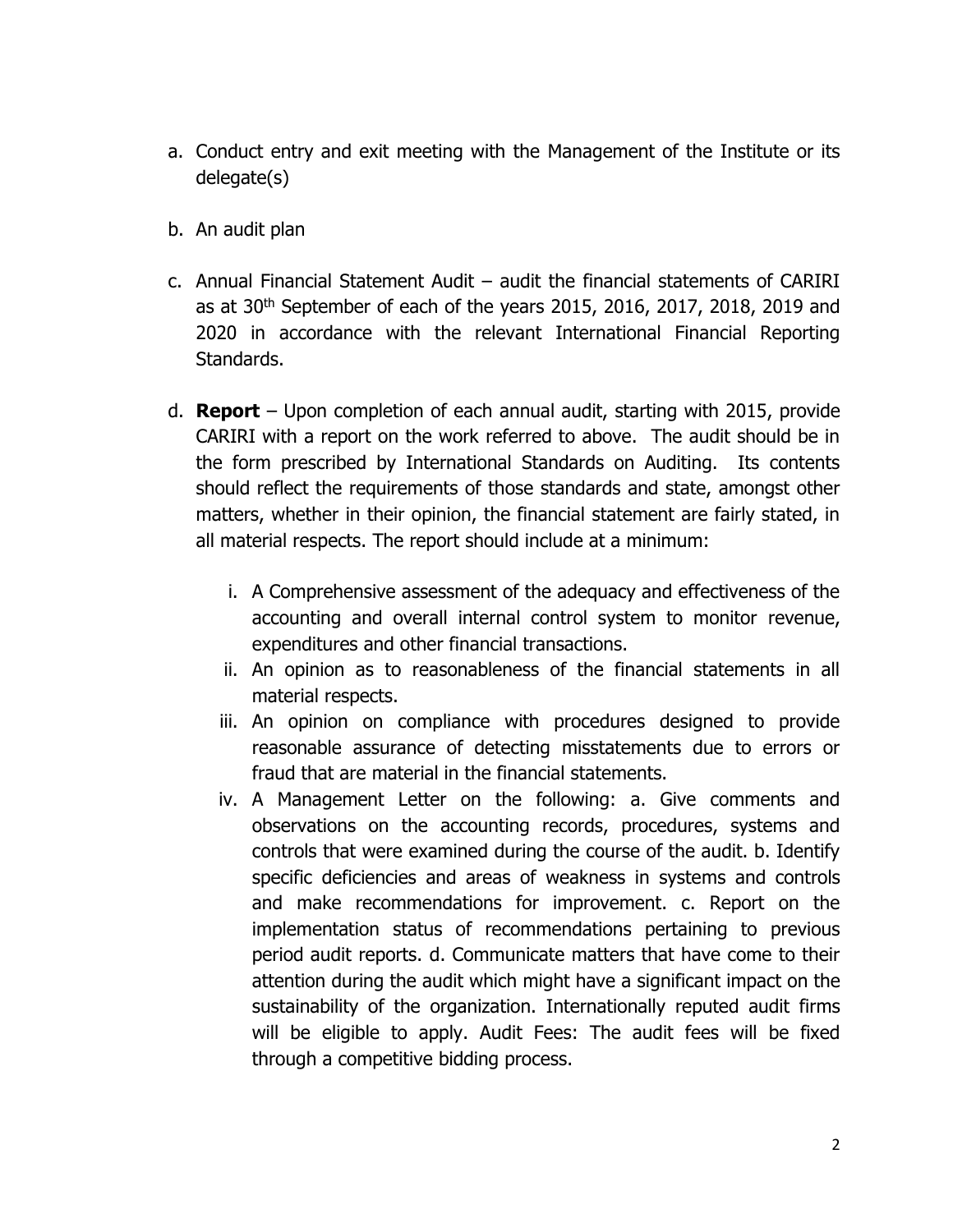## 4. **Responsibilities**

The vendor would be responsible for performing the audit in accordance with International Standards on Auditing. The audit should include examining, on a test basis, evidence supporting the amounts and disclosures in the financial statements, assessing accounting principles used and significant estimates made by management and evaluating the overall financial statement presentation.

## 5. **Internal Control, Fraud and Error**

The vendor would be responsible for understanding CARIRI's internal control over financial reporting solely for the purpose of identifying types of potential misstatements.

#### 6. **Independence**

The vendor is required to remain independent with respect to CARIRI within the meaning of the Rules of Conduct of the Institute of Chartered Accountants of Trinidad and Tobago (ICATT) and the Code of Ethics for Professional Accountants established by the International Federation of Accountants (IFAC).

#### 7. **Informing the Board of Directors**

The chosen vendor is responsible for determining that the Board of Directors is informed about certain other matters related to the conduct of the audit.

#### **Submissions**

Tenders must be submitted in a sealed envelope and addressed to: The Secretary, Tenders Committee TENDER BOX 1 "Provision Of Financial Audit Services" Caribbean Industrial Research Institute U.W.I. Campus St. Augustine.